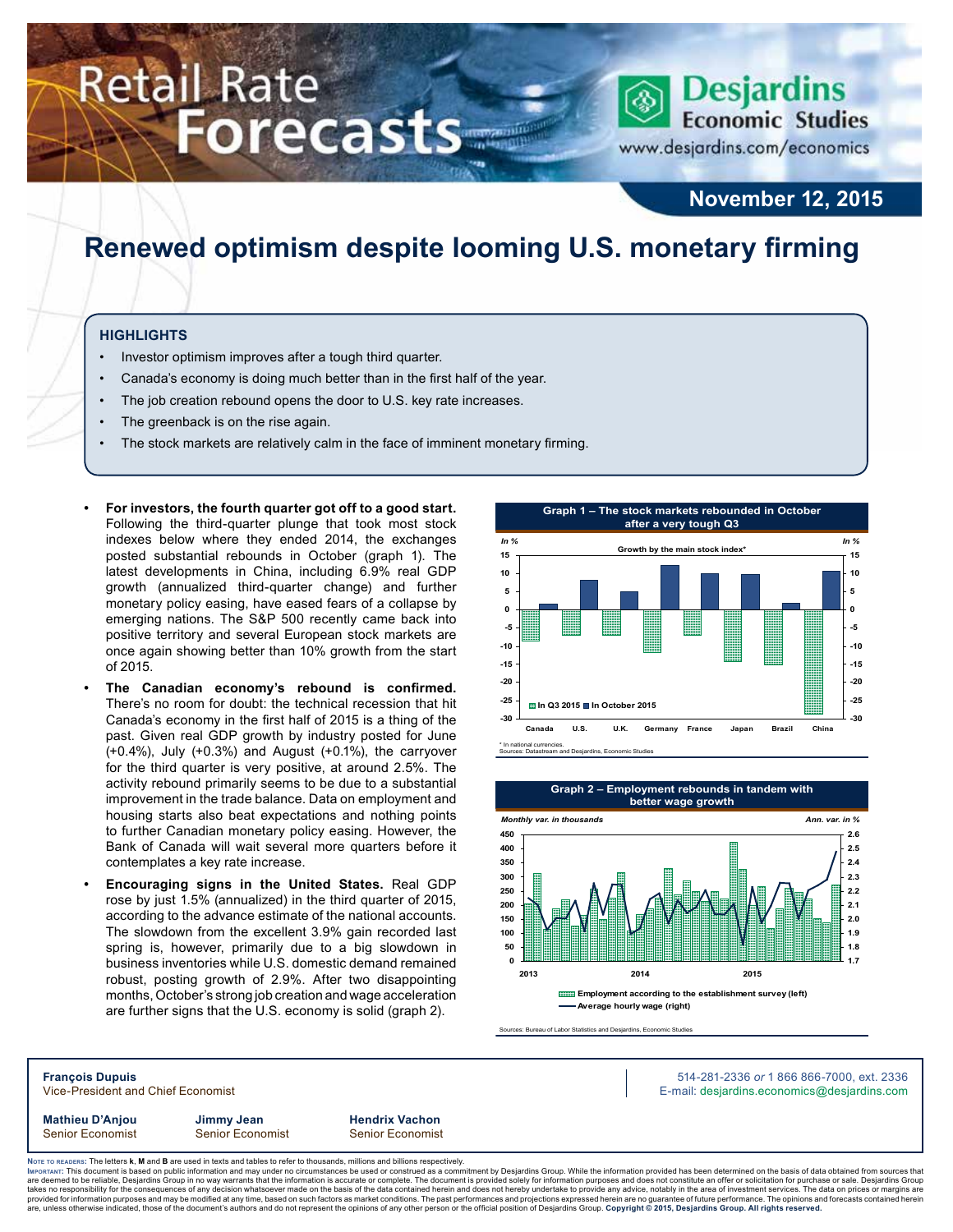

- **• The Federal Reserve (Fed) should kick off monetary firming in December.** The factors that had prompted the Fed to stick with the status quo in September—the problems in the financial markets and emerging nations no longer seem to be an obstacle to a key rate increase. If the economic and financial situation remains fairly solid, the conditions should finally be in place for a first U.S. key rate increase at the December 16 meeting. The Fed will, however, be sure to reiterate that interest rates will only come up very gradually.
- **• Retail rates should stay quite stable.** The growing expectations of a looming key rate increase pushed North American bond yields up in recent weeks (graph 3). However, yields are still very low and increases should be limited in the coming quarters, as the Fed will be cautious and Canadian key rates will not change. Some Canadian mortgage rates went slightly up recently. In general, however, retail rates should stay close to current levels for several more quarters (graph 4).





Sources: Datastream and Desjardins, Economic Studies

## **table 1 Forecasts : Retail rate**

|                                | <b>Discount</b><br>Prime rate (1)<br>rate (1) |               | Mortgage rate (1) |               |               | Term savings (1) (2) |               |               |  |
|--------------------------------|-----------------------------------------------|---------------|-------------------|---------------|---------------|----------------------|---------------|---------------|--|
|                                |                                               |               | 1 year            | 3 years       | 5 years       | 1 year               | 3 years       | 5 years       |  |
| <b>Realized - End of month</b> |                                               |               |                   |               |               |                      |               |               |  |
| May 2015                       | 1.00                                          | 2.85          | 2.89              | 3.39          | 4.74          | 1.00                 | 1.15          | 1.50          |  |
| June 2015                      | 1.00                                          | 2.85          | 2.89              | 3.39          | 4.74          | 1.00                 | 1.15          | 1.50          |  |
| <b>July 2015</b>               | 0.75                                          | 2.70          | 2.89              | 3.39          | 4.74          | 0.85                 | 1.05          | 1.50          |  |
| Aug. 2015                      | 0.75                                          | 2.70          | 2.89              | 3.39          | 4.74          | 0.85                 | 1.05          | 1.50          |  |
| Sep. 2015                      | 0.75                                          | 2.70          | 2.89              | 3.39          | 4.74          | 0.85                 | 1.05          | 1.50          |  |
| Oct. 2015                      | 0.75                                          | 2.70          | 2.89              | 3.39          | 4.74          | 0.85                 | 1.05          | 1.50          |  |
| Nov. 12, 2015                  | 0.75                                          | 2.70          | 3.14              | 3.39          | 4.74          | 0.85                 | 1.05          | 1.50          |  |
| <b>Forecasts</b>               |                                               |               |                   |               |               |                      |               |               |  |
| End of quarter                 |                                               |               |                   |               |               |                      |               |               |  |
| 2015: Q4                       | $0.50 - 0.75$                                 | $2.45 - 2.70$ | 2.89-3.39         | $3.14 - 3.64$ | 4.49-4.99     | $0.60 - 1.10$        | $0.80 - 1.30$ | $1.25 - 1.75$ |  |
| 2016: Q1                       | $0.50 - 1.00$                                 | $2.45 - 2.95$ | $2.89 - 3.39$     | $3.14 - 3.64$ | 4.49 - 4.99   | $0.60 - 1.10$        | $0.80 - 1.30$ | $1.25 - 1.75$ |  |
| 2016: Q2                       | $0.50 - 1.00$                                 | $2.45 - 2.95$ | $2.89 - 3.39$     | $3.14 - 3.64$ | 4.49 - 4.99   | $0.60 - 1.10$        | $0.80 - 1.30$ | $1.25 - 1.75$ |  |
| 2016: Q3                       | $0.50 - 1.00$                                 | $2.45 - 2.95$ | $2.89 - 3.39$     | $3.14 - 3.64$ | 4.49 - 4.99   | $0.60 - 1.10$        | $0.80 - 1.30$ | $1.25 - 1.75$ |  |
| End of year                    |                                               |               |                   |               |               |                      |               |               |  |
| 2016                           | $0.50 - 1.00$                                 | $2.45 - 2.95$ | $2.89 - 3.39$     | $3.14 - 3.64$ | 4.49 - 4.99   | $0.60 - 1.10$        | $0.80 - 1.30$ | $1.25 - 1.75$ |  |
| 2017                           | $1.00 - 2.00$                                 | 2.95-3.95     | $3.25 - 4.05$     | $3.85 - 4.65$ | 4.50-5.30     | $0.60 - 1.30$        | $0.80 - 1.60$ | $1.25 - 2.05$ |  |
| 2018                           | $2.00 - 3.00$                                 | $3.95 - 4.95$ | 4.00-4.80         | 4.50 - 5.30   | $5.10 - 5.90$ | $0.75 - 1.55$        | $1.45 - 2.25$ | $1.75 - 2.55$ |  |

Note: Forecasts are expressed as ranges. (1) End of quarter forecasts; (2) Non-redeemable (annual). Source: Desjardins, Economic Studies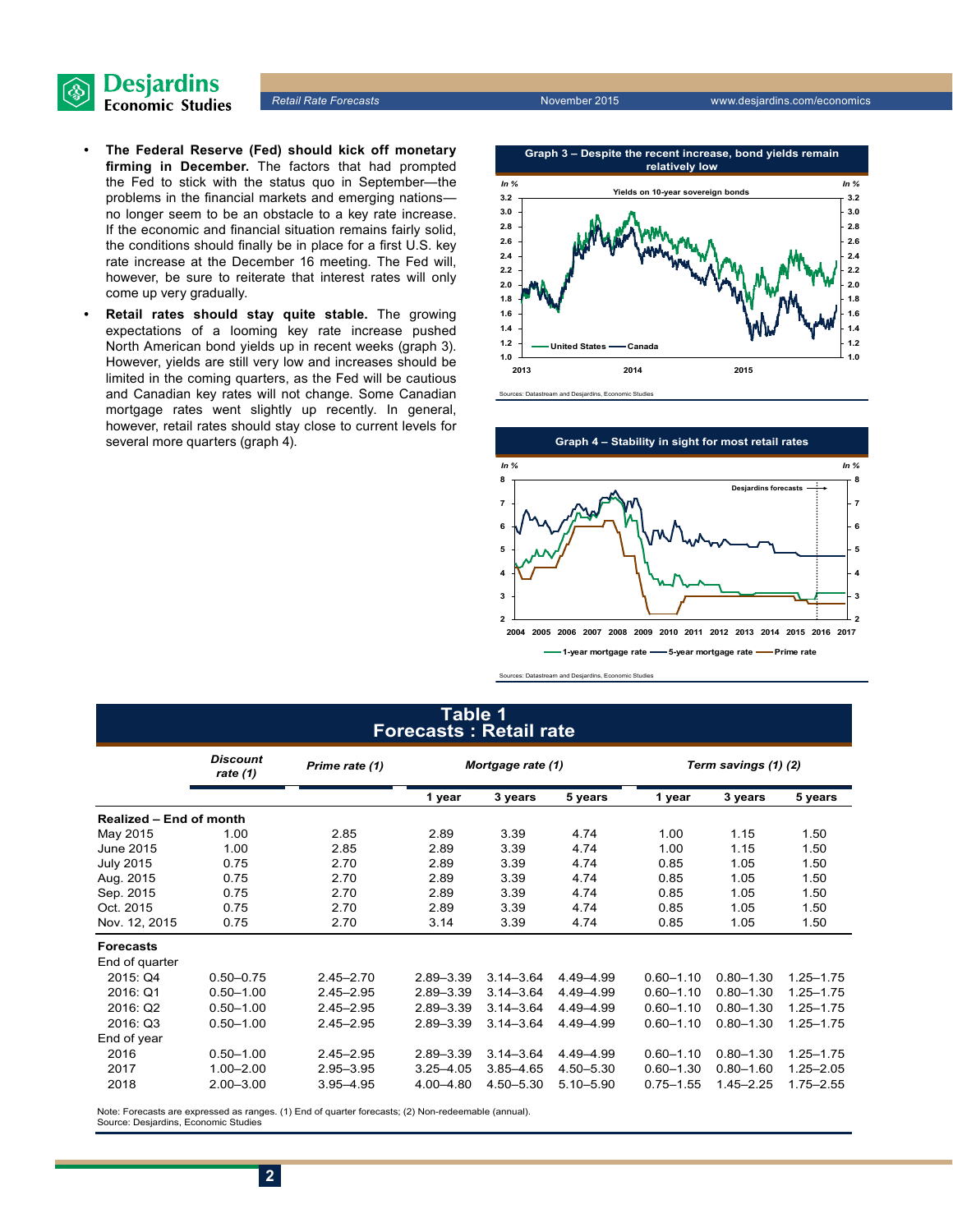

# **CanadiAn Dollar The greenback is on the rise again**

- The U.S. dollar is capitalizing on the recent improvement to U.S. economic figures and higher expectations of monetary firming in December. In exchange, this is hurting most of the other currencies, including the Canadian dollar, which slid back to around US\$0.75 (graph 5). The loonie had risen to almost US\$0.78 a few weeks before.
- Aside from greenback movements, the loonie remains very sensitive to the value of oil. WTI (West Texas Intermediate) fell back below the US\$45/barrel mark, putting additional pressure on the currency. A more positive factor for the loonie is the drop in expectations of a Canadian key interest rate cut, as the economy is showing clear signs of rebounding following the technical recession in the first half of the year. That said, the impact on the loonie is being offset by interest rate movement in the United States. Moreover, given that Canada's economic rebound is highly dependent on how exports do, the exchange rate must stay low not to rein in this driver.
- Among the major currencies, the euro slid further in the last few weeks (graph 6). Like the Canadian dollar, the euro is being affected by the strong U.S. dollar, but expectations for euro zone monetary policy are steepening the movement. In October, the European Central Bank clearly opened the door to further monetary easing, which could be ordered in **December**
- **• Forecast:** The greenback should remain strong over the coming months unless U.S. key interest rate increases are postponed. In this context, the Canadian dollar should drop below US\$0.75, especially as oil prices are not expected to go up much in the near term. The euro should test the US\$1.05 mark and remain relatively stable against the loonie.





and Desjardins, Econ

| <b>Determinants</b>          | <b>Short-term</b> | Long-term |
|------------------------------|-------------------|-----------|
| Oil prices                   |                   |           |
| Metals prices                |                   |           |
| Inflation and Bank of Canada |                   |           |

**3**

#### **table 2 Forecasts: currency**

|               | 2014   |        | 2015   |                |        |        | 2016   |                 |        |        |
|---------------|--------|--------|--------|----------------|--------|--------|--------|-----------------|--------|--------|
| End of period | Q3     | Q4     | Q1     | Q <sub>2</sub> | Q3     | Q4f    | Q1f    | Q <sub>2f</sub> | Q3f    | Q4f    |
| US\$/CAN\$    | 0.8929 | 0.8605 | 0.7882 | 0.8004         | 0.7510 | 0.7500 | 0.7400 | 0.7500          | 0.7600 | 0.7700 |
| CAN\$/US\$    | 1.1199 | 1.1621 | 1.2688 | 1.2493         | 1.3315 | 1.3333 | 1.3514 | 1.3333          | 1.3158 | 1.2987 |
| CAN\$/€       | 1.4147 | 1.4061 | 1.3626 | 1.3920         | 1.4863 | 1.4267 | 1.4189 | 1.4133          | 1.4211 | 1.4286 |
| US\$/€        | 1.2632 | 1.2101 | 1.0740 | 1.1142         | 1.1162 | 1.0700 | 1.0500 | 1.0600          | 1.0800 | 1.1000 |
| US\$/£        | 1.6212 | .5593  | 1.4845 | 1.5727         | 1.5148 | 1.5100 | 1.5100 | .5300           | 1.5600 | 1.5700 |

Sources: Datastream, Federal Reserve Board and Desjardins, Economic Studies files for example of the casts f: forecasts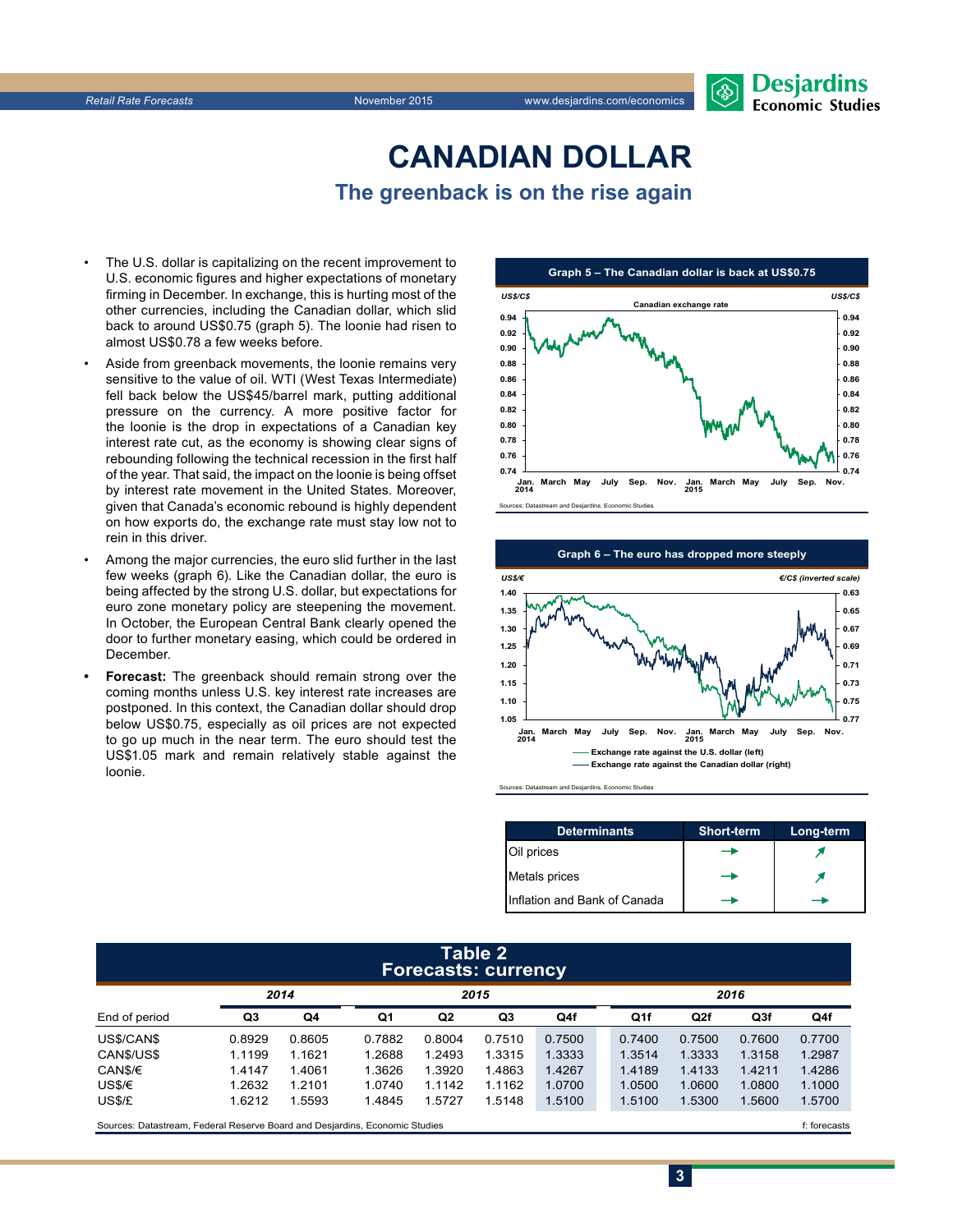

*Retail Rate Forecasts* November 2015 www.desjardins.com/economics



**The stock markets are relatively calm in the face of imminent monetary firming**

- **• Following a stabilization phase at the end of the third quarter, the stock markets are poised to wrap up the year on a good note.** Major stock market gains were recorded in October in most regions (graph 7). The German and French indexes posted respective gains of 12.3% and 9.9%. In Asia, the Japanese stock market did well, rising 9.7%; even the Shanghai index, which tumbled for much of the summer, recouped 10.8%. The Federal Reserve's (Fed) decision to push back its rate increases provided some relief, especially in emerging countries. These countries' currencies have been much more stable in comparison to the third quarter's widespread depreciation. The stabilization of the stock markets and currencies goes hand in hand with abating capital outflows, particularly in China. Hence, even though the Fed recently warned that a first rate increase could come in December, emerging markets seem a little better prepared.
- **• In the UnitedStates, the S&P500 is in the neighbourhood of 2,100 points after October's 8.8% jump.** The index has recouped a good portion of last summer's losses. Our yearend target for the S&P 500 index is now at 2,150 points, for a return of 6.0%. Volatility cooled more definitively in October, with the VIX/S&P index tumbling to around 15 points (graph 8), the average that preceded August's events. On the earnings' front, as of November 5, two thirds of businesses had unveiled their third-quarter results. Just over 70% reported earnings that beat expectations, although some industries struggled. In the materials sector, operating profits per share dropped 66% over a year. In the energy sector, despite some recovery in the third quarter, earnings were 85% below where they were in the third quarter of 2014. On the other hand, solid consumption is stimulating profitability in the consumer discretionary sector and profits were up 14% year-over-year.
- **• It will be interesting to watch how the sectors adjust to the monetary tightening environment.** For example, in the first months following the start of the last three hiking episodes, finance, capital goods and technologies were among sectors that tended to outperform the total index. By opposition, consumer durables, materials and pharmaceuticals had more difficulty. It is not unreasonable to expect higher rates to favour the profitability of banks and insurance companies, while reining in consumption somewhat. We must nonetheless keep in mind that the looming hiking cycle will be a very gradual one. Sectors could therefore react differently than they have previously, especially as tightening will occur in a more fragile global economic environment compared with some prior episodes (graph 9).